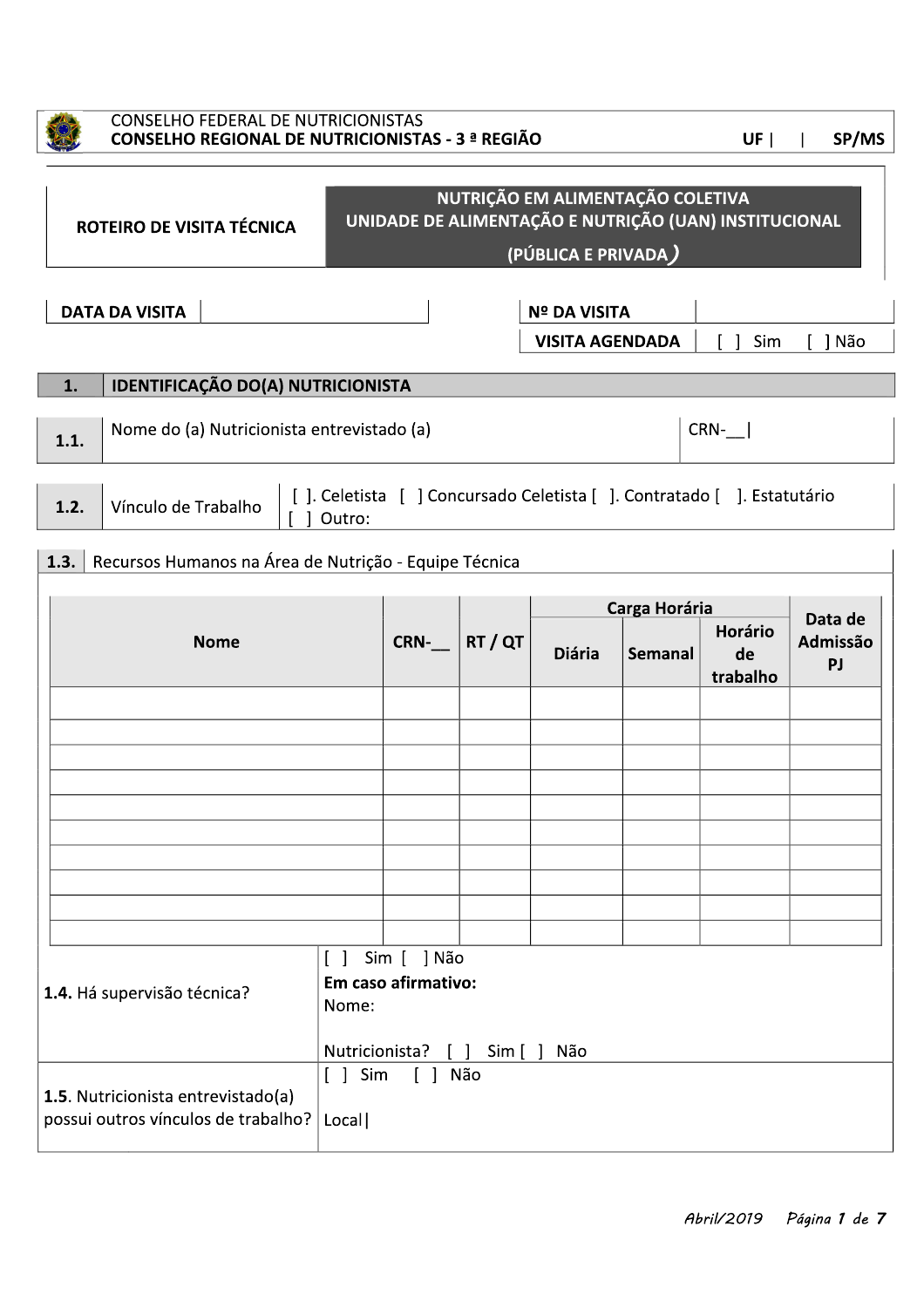| 2.   | IDENTIFICAÇÃO DA PESSOA JURÍDICA VISITADA                  |                  |
|------|------------------------------------------------------------|------------------|
|      | Razão Social:                                              |                  |
| 2.1. |                                                            |                  |
| 2.2. | <b>CNPJ:</b>                                               | $PJ N^{\circ}$ : |
|      | Razão social da unidade/cliente:                           |                  |
| 2.3. |                                                            |                  |
| 2.4. | <b>CNPJ da unidade/cliente:</b>                            |                  |
|      |                                                            |                  |
| 3.   | CARACTERISTICAS DA UNIDADE DE ALIMENTAÇÃO E NUTRIÇÃO - UAN |                  |
|      |                                                            |                  |

## 3. CARACTERISTICAS DA UNIDADE DE ALIMENTAÇÃO E NUTRIÇÃO - UAN

|      | Razão social da unidade/cliente:                                                  |          |
|------|-----------------------------------------------------------------------------------|----------|
| 2.3. |                                                                                   |          |
| 2.4. | <b>CNPJ da unidade/cliente:</b>                                                   |          |
|      |                                                                                   |          |
| 3.   | CARACTERISTICAS DA UNIDADE DE ALIMENTAÇÃO E NUTRIÇÃO - UAN                        |          |
|      |                                                                                   |          |
| 3.1. | Tipo de gestão: [ ] Autogestão [ ] Concessão                                      |          |
|      | Há interlocutor do contrato de concessão? [ ] Sim [ ] Não [ ]<br>Não se aplica    |          |
|      | Em caso afirmativo: é Nutricionista? [ ] Sim<br>[ <b>] Não</b> [<br>Não se aplica |          |
|      | Nome do nutricionista:                                                            | $CRN-$ : |
|      |                                                                                   |          |
| 3.2  | Local de atuação:                                                                 |          |
|      | $\cdot$ $\cdot$ $\cdot$                                                           |          |

| Há interlocutor do contrato de concessão? [ ] Sim [<br>Não [<br>Não se aplica                                                        |                                                                          |                                                                                                                                                                                                               |  |  |  |  |  |  |  |
|--------------------------------------------------------------------------------------------------------------------------------------|--------------------------------------------------------------------------|---------------------------------------------------------------------------------------------------------------------------------------------------------------------------------------------------------------|--|--|--|--|--|--|--|
| Em caso afirmativo: é Nutricionista? [ ] Sim<br>Não se aplica<br>[ ] Não                                                             |                                                                          |                                                                                                                                                                                                               |  |  |  |  |  |  |  |
| Nome do nutricionista:                                                                                                               |                                                                          |                                                                                                                                                                                                               |  |  |  |  |  |  |  |
|                                                                                                                                      |                                                                          |                                                                                                                                                                                                               |  |  |  |  |  |  |  |
|                                                                                                                                      |                                                                          |                                                                                                                                                                                                               |  |  |  |  |  |  |  |
| 3.2.1. Serviço de alimentação coletiva em:                                                                                           |                                                                          |                                                                                                                                                                                                               |  |  |  |  |  |  |  |
| central)                                                                                                                             |                                                                          | [ ] Hotel                                                                                                                                                                                                     |  |  |  |  |  |  |  |
| $\overline{1}$                                                                                                                       |                                                                          |                                                                                                                                                                                                               |  |  |  |  |  |  |  |
| [ ] Outras empresas e instituições. Especificar:                                                                                     |                                                                          |                                                                                                                                                                                                               |  |  |  |  |  |  |  |
| 3.2.2. Serviço de alimentação coletiva em:                                                                                           |                                                                          |                                                                                                                                                                                                               |  |  |  |  |  |  |  |
| Hospital                                                                                                                             | Hospital-dia                                                             |                                                                                                                                                                                                               |  |  |  |  |  |  |  |
| [ ] Spa clínico                                                                                                                      | Unidade de Pronto Atendimento (UPA)<br>$\begin{bmatrix} 1 \end{bmatrix}$ |                                                                                                                                                                                                               |  |  |  |  |  |  |  |
|                                                                                                                                      |                                                                          |                                                                                                                                                                                                               |  |  |  |  |  |  |  |
| $2a$ a 6 <sup><math>a</math></sup> feira:                                                                                            | Sábado: Sábado:<br>Domingo: _________                                    |                                                                                                                                                                                                               |  |  |  |  |  |  |  |
|                                                                                                                                      | Sim [ ] Não                                                              |                                                                                                                                                                                                               |  |  |  |  |  |  |  |
|                                                                                                                                      | [ ] Misto                                                                |                                                                                                                                                                                                               |  |  |  |  |  |  |  |
|                                                                                                                                      |                                                                          |                                                                                                                                                                                                               |  |  |  |  |  |  |  |
| 3.6.   Sistema de distribuição das refeições:<br>Cafeteria fixa (balcão térmico) [ ] Autosserviço (Self-Service) [ ] Cafeteria mista |                                                                          |                                                                                                                                                                                                               |  |  |  |  |  |  |  |
|                                                                                                                                      |                                                                          | CRN- :<br>[ ] Concessionária de alimentação (cozinha<br>Unidade prisional<br>3.4. Há produção e distribuição de refeições em horário noturno?<br>3.5.   Tipo de serviço: [ ] Centralizado [ ] Descentralizado |  |  |  |  |  |  |  |

Hbril/2019 Pagina **2** de 1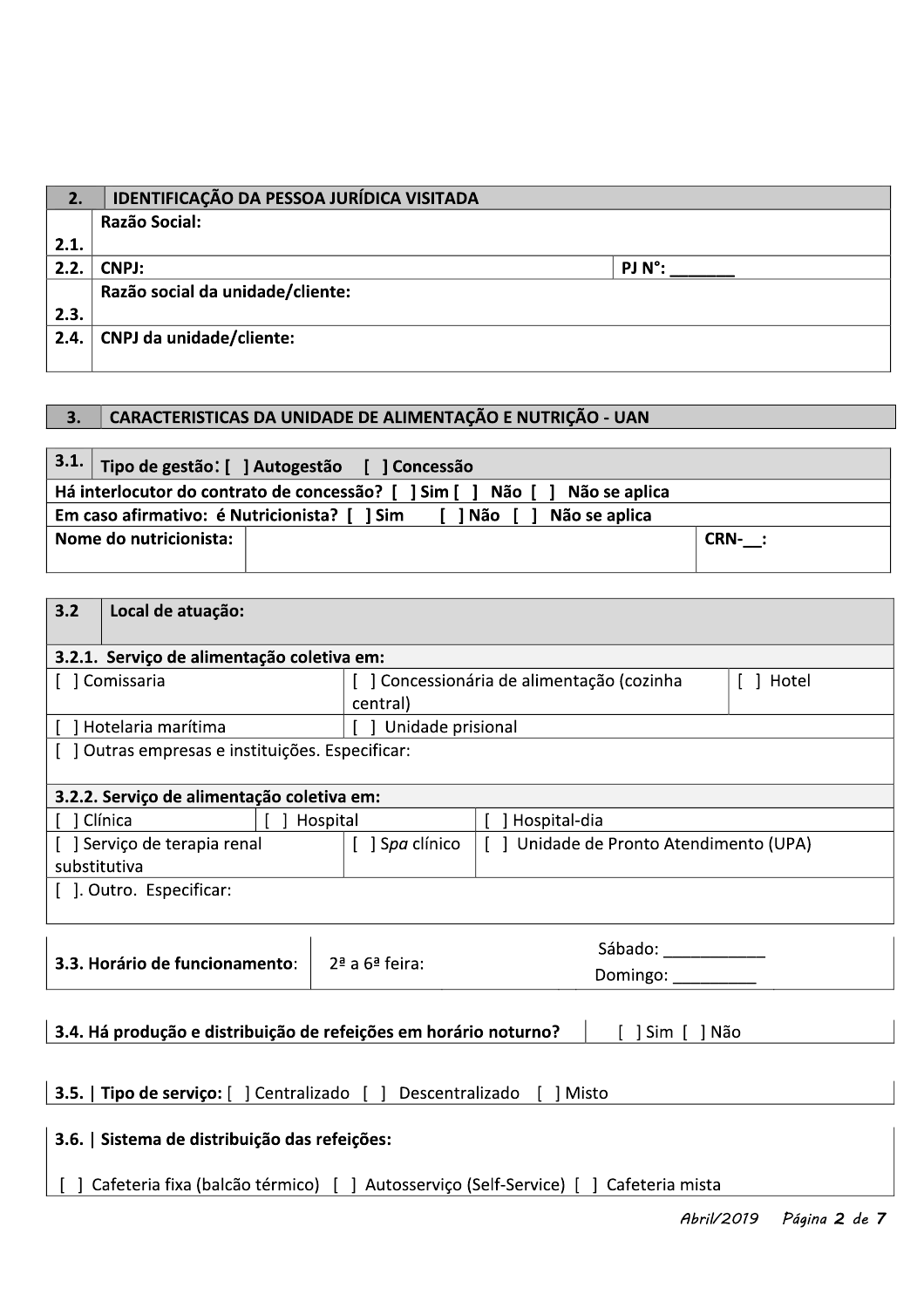# | 3.7. | Dimensionamento da produção de refeições/dia:

| 3.7.1. PEQUENAS<br><b>REFEIÇÕES</b> | <b>TOTAL</b> | <b>3.7.2. GRANDES</b><br><b>REFEIÇÕES</b> | <b>TOTAL</b> |
|-------------------------------------|--------------|-------------------------------------------|--------------|
| <b>DESJEJUM</b>                     |              | <b>ALMOÇO</b>                             |              |
| <b>LANCHE</b>                       |              | <b>JANTAR</b>                             |              |
| <b>CEIA</b>                         |              | <b>CEIA</b>                               |              |
| <b>TOTAL</b>                        |              | <b>TOTAL</b>                              |              |

**TOTAL GERAL** 

#### ATIVIDADES OBRIGATÓRIAS DO(A) NUTRICIONISTA 4.

|      | <b>INDICADORES QUALITATIVOS</b>                                                                                                                                                                                                                                                   | <b>PM</b> | <b>MP</b> | <b>NÃO</b> |
|------|-----------------------------------------------------------------------------------------------------------------------------------------------------------------------------------------------------------------------------------------------------------------------------------|-----------|-----------|------------|
| 4.1. | Elabora os cardápios de acordo com as necessidades nutricionais dos<br>clientes/usuários.                                                                                                                                                                                         |           |           |            |
| 4.2. | Elabora informação nutricional do cardápio para clientes/usuários.                                                                                                                                                                                                                |           |           |            |
| 4.3. | Elabora e implanta fichas técnicas das preparações.                                                                                                                                                                                                                               |           |           |            |
| 4.4. | Promove periodicamente o aperfeiçoamento e atualização de funcionários.                                                                                                                                                                                                           |           |           |            |
|      | $\sim$ 0.1 $\sim$ $\sim$ $\sim$ 1.1 $\sim$ $\sim$ 1.1 $\sim$ 1.1 $\sim$ 1.1 $\sim$ 1.1 $\sim$ 1.1 $\sim$ 1.1 $\sim$ 1.1 $\sim$ 1.1 $\sim$ 1.1 $\sim$ 1.1 $\sim$ 1.1 $\sim$ 1.1 $\sim$ 1.1 $\sim$ 1.1 $\sim$ 1.1 $\sim$ 1.1 $\sim$ 1.1 $\sim$ 1.1 $\sim$ 1.1 $\sim$ 1.1 $\sim$ 1.1 |           |           |            |

\* PM – Padrão mínimo MP – Meta-padrão Não – Não atinge padrão mínimo

|      | <b>INDICADORES QUANTITATIVOS</b>                                                                                                                             | <b>SIM</b> | <b>NÃO</b> | ÀS<br><b>VEZES</b> | *NA |
|------|--------------------------------------------------------------------------------------------------------------------------------------------------------------|------------|------------|--------------------|-----|
| 4.5. | Elabora cardápio específico aos clientes/usuários com doenças e<br>deficiências associadas à nutrição, bem como aos portadores de<br>necessidades especiais. |            |            |                    |     |
|      | Implanta e supervisiona as atividades de:                                                                                                                    |            |            |                    |     |
| 4.6. | Pré-preparo;                                                                                                                                                 |            |            |                    |     |
|      | Preparo;                                                                                                                                                     |            |            |                    |     |
|      | Distribuição;                                                                                                                                                |            |            |                    |     |
|      | Transporte de refeições.                                                                                                                                     |            |            |                    |     |
| 4.7. | Promove programas de educação alimentar e nutricional<br>para                                                                                                |            |            |                    |     |
|      | clientes/usuários.                                                                                                                                           |            |            |                    |     |
|      | Elabora relatórios técnicos de não conformidades e respectivas ações                                                                                         |            |            |                    |     |
| 4.8  | corretivas, impeditivas da boa prática profissional e que coloquem em                                                                                        |            |            |                    |     |
|      | risco a saúde humana.                                                                                                                                        |            |            |                    |     |
| 4.9  | Monitora as atividades de seleção de fornecedores e procedência dos                                                                                          |            |            |                    |     |
|      | alimentos.                                                                                                                                                   |            |            |                    |     |

 $*NA - NÃO SE APLICA$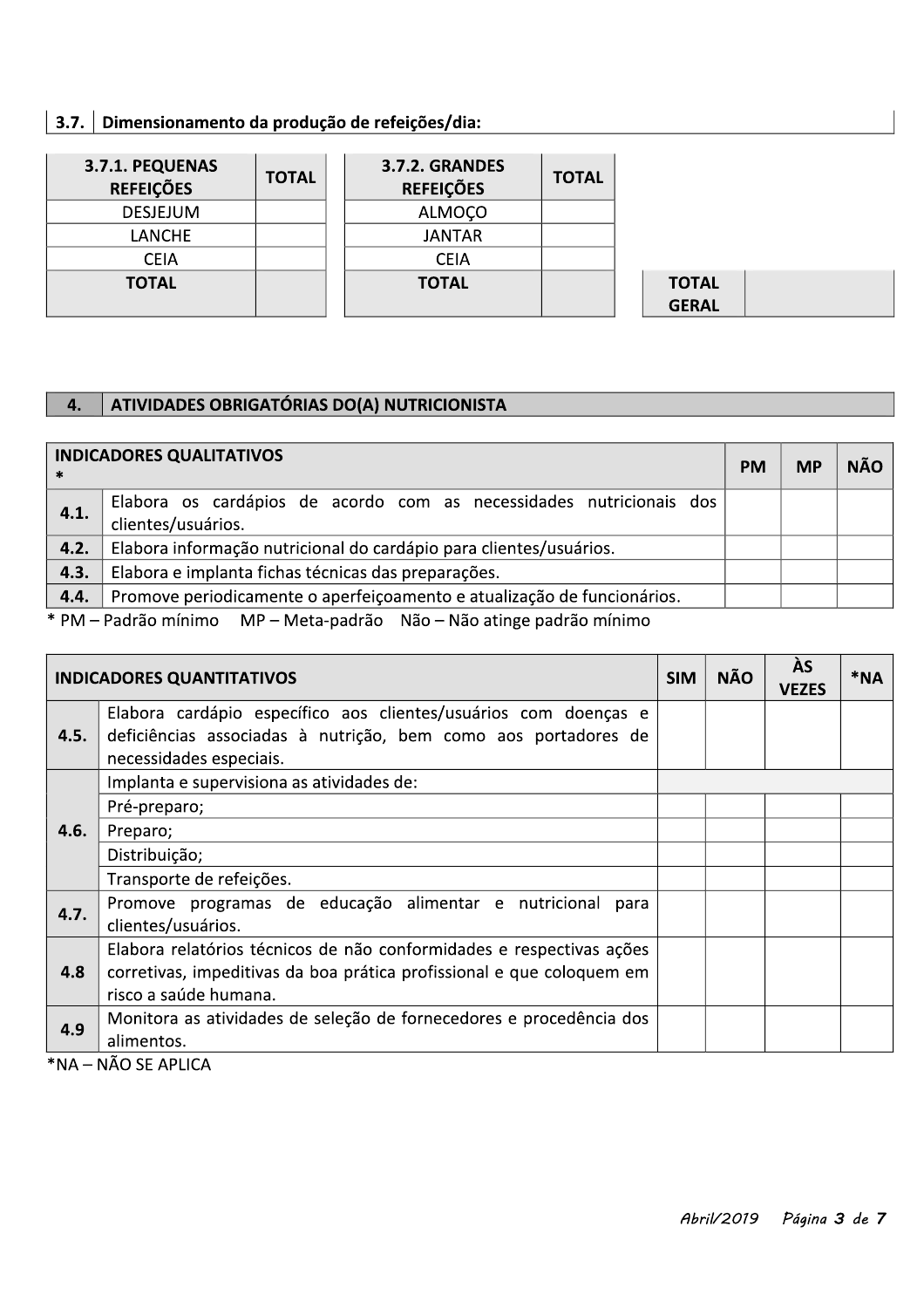#### $\overline{5.}$ ATIVIDADES COMPLEMENTARES DO(A) NUTRICIONISTA

|      | <b>INDICADORES QUANTITATIVOS</b>                                                                                    | <b>SIM</b> | <b>NÃO</b> | ÀS<br><b>VF7FS</b> | *NA |
|------|---------------------------------------------------------------------------------------------------------------------|------------|------------|--------------------|-----|
| 5.1. | Participa do planejamento e da supervisão da adequação de<br>instalações físicas, equipamentos e utensílios da UAN. |            |            |                    |     |
|      |                                                                                                                     |            |            |                    |     |
| 5.2. | Promove ações de incentivo ao desenvolvimento sustentável.                                                          |            |            |                    |     |
| 5.3. | Realiza análise sensorial das preparações por meio de testes de                                                     |            |            |                    |     |
|      | degustação prévios ao consumo.                                                                                      |            |            |                    |     |
| 5.4. | Realiza e divulga estudos e pesquisas relacionados à sua área de                                                    |            |            |                    |     |
|      | atuação.                                                                                                            |            |            |                    |     |
| 5.5. | Participa do planejamento e supervisão de estágios para estudantes de                                               |            |            |                    |     |
|      | graduação em nutrição e de curso técnico em nutrição e dietética.                                                   |            |            |                    |     |

\*NA – NÃO SE APLICA

| 6.   | TITULAÇÃO / ATUALIZAÇÃO TÉCNICA/TEMPO DE EXERCÍCIO PROFISSIONAL |                      |      |                                      |  |  |  |  |  |
|------|-----------------------------------------------------------------|----------------------|------|--------------------------------------|--|--|--|--|--|
| 6.1. | Titulação                                                       |                      | 6.2. | Atualização Técnica - Últimos 5 anos |  |  |  |  |  |
|      | ]Especialização   [ ] Alimentação Coletiva                      |                      |      | Textos / livros / artigos            |  |  |  |  |  |
|      | Nutrição Clinica                                                |                      |      | Cursos / congressos                  |  |  |  |  |  |
|      | Saúde Coletiva                                                  |                      |      | Grupos de estudos                    |  |  |  |  |  |
|      | Nutrição em esporte                                             | Pesquisa na Internet |      |                                      |  |  |  |  |  |
|      | Outros (especificar)<br>Fitoterapia                             |                      |      |                                      |  |  |  |  |  |
|      | Outras                                                          |                      |      |                                      |  |  |  |  |  |
|      | Mestrado                                                        |                      |      |                                      |  |  |  |  |  |
|      | Doutorado                                                       |                      |      |                                      |  |  |  |  |  |
|      |                                                                 |                      |      |                                      |  |  |  |  |  |
|      |                                                                 |                      |      |                                      |  |  |  |  |  |
| 6.3. | Tempo de exercício profissional:                                |                      |      |                                      |  |  |  |  |  |
|      |                                                                 |                      |      |                                      |  |  |  |  |  |

#### ATRIBUIÇÕES DO(S) TÉCNICO(S) EM NUTRIÇÃO E DIETÉTICA, SE HOUVER  $7.$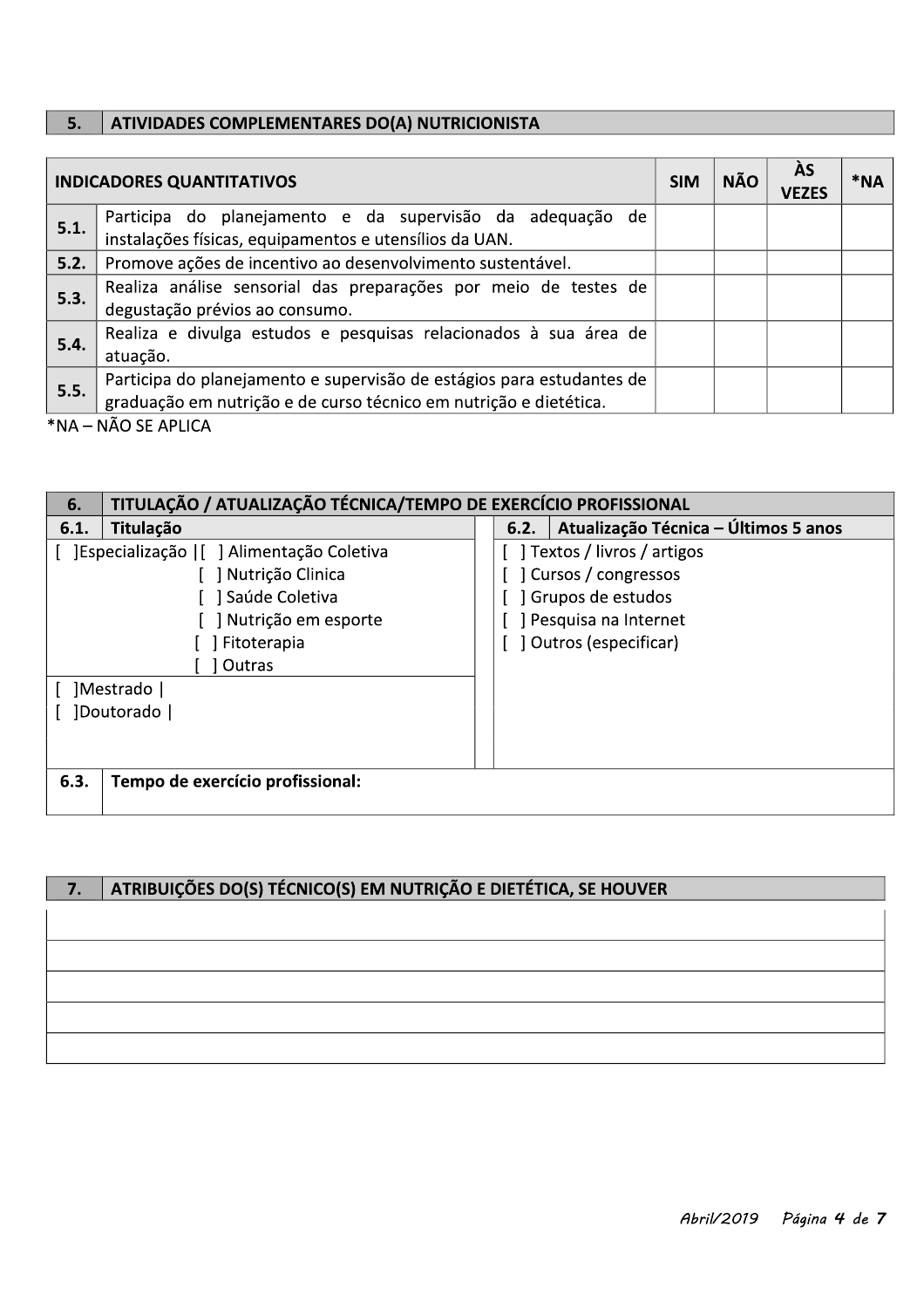| 8.    | RECURSOS E INSTRUMENTOS TÉCNICO-<br><b>ADMINISTRATIVOS</b>             | <b>SIM</b> | <b>NÃO</b> | <b>OBSERVAÇÕES</b>           |
|-------|------------------------------------------------------------------------|------------|------------|------------------------------|
| 8.1.  | Programas de informática                                               |            |            | Específico<br>Outros         |
| 8.2.  | Manual de boas práticas implantado                                     |            |            | Específico<br>Padrão         |
| 8.3.  | Procedimentos Operacionais Padronizados (POP)<br>implantados:          |            |            |                              |
| 8.3.1 | POP 1 - Limpeza e higienização de equipamentos,<br>móveis e utensílios |            |            | [ ] Padrão<br>[ ] Específico |
| 8.3.2 | POP 2 – Controle de pragas                                             |            |            | [ ] Padrão<br>[ ] Específico |
| 8.3.3 | POP 3 - Limpeza e desinfecção da caixa d'água                          |            |            | [ ] Padrão<br>Específico     |
| 8.3.4 | POP 4 - Higiene e saúde dos manipuladores                              |            |            | ] Padrão<br>Específico       |
| 8.4.  | Outros                                                                 |            |            |                              |

| 9.     | PROCEDIMENTOS DE CONTROLE DE QUALIDADE            | <b>SIM</b> | <b>NÃO</b> | <b>PERIODICIDADE</b> |
|--------|---------------------------------------------------|------------|------------|----------------------|
| 9.1.   | Controle de temperatura:                          |            |            |                      |
| 9.1.1. | Preparações                                       |            |            |                      |
| 9.1.2. | Equipamentos                                      |            |            |                      |
| 9.2.   | Coleta de amostra das preparações                 |            |            |                      |
| 9.3.   | Avaliação qualitativa junto aos clientes          |            |            |                      |
| 9.4.   | Laudo de potabilidade da água                     |            |            |                      |
| 9.5.   | Higienização da caixa d'água                      |            |            |                      |
| 9.6.   | Controle integrado de pragas                      |            |            |                      |
| 9.7.   | Solicitação de exames periódicos dos funcionários |            |            |                      |
| 9.8.   | Funcionários uniformizados                        |            |            |                      |
| 9.9.   | Desinfecção de gêneros alimentícios               |            |            |                      |
| 9.10.  | Observações:                                      |            |            |                      |

| 10.    | <b>CONDIÇÕES DA ÁREA FÍSICA</b>                                    | <b>SIM</b> | <b>NÃO</b> |
|--------|--------------------------------------------------------------------|------------|------------|
| 10.1.  | Layout apropriado                                                  |            |            |
| 10.2.  | Pisos, paredes e tetos adequados, conservados e higienizados       |            |            |
| 10.3.  | Portas e janelas adequadas, conservadas e higienizadas             |            |            |
| 10.4.  | Equipamentos conservados e higienizados                            |            |            |
| 10.5.  | Utensílios adequados, conservados e higienizados                   |            |            |
| 10.6.  | Instalações sanitárias adequadas, conservadas e higienizadas       |            |            |
| 10.7.  | Lavatórios exclusivos para higiene das mãos e produtos de assepsia |            |            |
|        | na área de manipulação                                             |            |            |
| 10.8.  | Ventilação e exaustão adequadas e conservadas                      |            |            |
| 10.9.  | Sistema de esgotamento adequado e conservado                       |            |            |
| 10.10. | Sistema de iluminação adequado e conservado                        |            |            |
| 10.11. | Sistema de coleta de resíduos adequado                             |            |            |
| 10.12. | Observações:                                                       |            |            |
|        |                                                                    |            |            |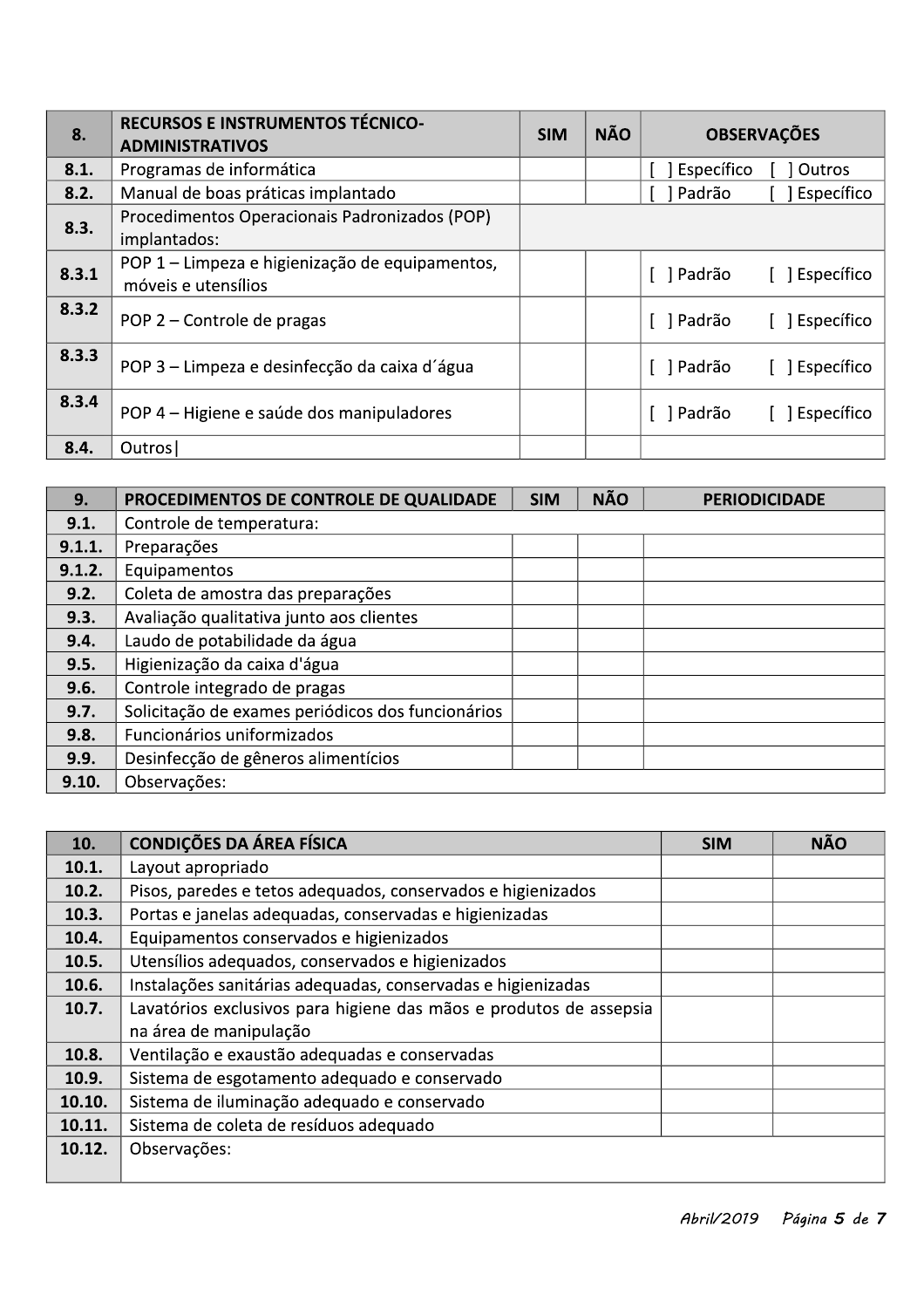#### 11. **DOCUMENTOS VERIFICADOS NO ATO DA VISITA**

- [ ] Cardápios (4.1)
- [ ] Informação nutricional do cardápio (4.2)
- [ ] Fichas técnicas das preparações (4.3)
- [ ] Registro periódico de aperfeiçoamento e atualização de funcionários (4.4)
- [] Cardápios específicos para clientes/usuários com doenças e deficiências associadas à nutrição necessidades especiais (4.5)
- [ ] Programa de educação alimentar (4.7)
- [ ] Relatórios técnicos de não conformidades e respectivas ações corretivas (4.8)
- [ ] Registro de ações de incentivo ao desenvolvimento sustentável (5.2)
- [ ] Manual de boas práticas (8.2)
- $[ ] POP (8.3)$ 
	- [ ] POP 1 Limpeza e higienização de equipamentos, móveis e utensílios (8.3.1)
	- [ ] POP 2 Controle de pragas (8.3.2)
	- [ ] POP 3 Limpeza e desinfecção da caixa d'água (8.3.3)
	- [ ] POP 4 Higiene e saúde dos manipuladores (8.3.4)
- [ ] Registro de controle de temperatura (9.1)
	- $\lceil$  | Preparações (9.1.1.)
	- [ ] Equipamentos (9.1.2.)
- [ ] Avaliação qualitativa junto aos clientes (9.3)
- [ ] Laudo de potabilidade da água (9.4)
- [ ] Certificado de higienização da caixa d'água (9.5)
- [ ] Certificado de controle de pragas (9.6)
- [ ] Exames periódicos dos funcionários (9.7)

#### 12. ORIENTAÇÕES / SOLICITAÇÕES AO(A) NUTRICIONISTA

Atividades Obrigatórias [ ]

- $\lceil \cdot \rceil$  Elaborar cardápios (4.1)
- [ ]. Elaborar informação nutricional do cardápio (4.2)
- []. Elaborar e implantar fichas técnicas das preparações (4.3)
- [ ]. Promover periodicamente o aperfeiçoamento e atualização de funcionários (4.4)
- ]. Elaborar cardápios específicos para clientes/usuários com doenças e deficiências associadas à nutrição  $\mathsf{L}$ necessidades especiais (4.5)
- ]. Promover programa de educação alimentar (4.7)
- [18]. Elaborar relatórios técnicos de não conformidades e respectivas ações corretivas (4.8)
- [ ]. Elaborar e implantar o manual de boas práticas especifico (8.2)
- ] Elaborar e implantar os POP específicos (8.3)  $\mathsf{L}$ 
	- [ ] POP 1 Limpeza e higienização de equipamentos, móveis e utensílios (8.3.1)
	- [ ] POP 2 Controle de pragas (8.3.2)
	- [ ] POP 3 Limpeza e desinfecção da caixa d'água (8.3.3)
	- [ ] POP 4 Higiene e saúde dos manipuladores (8.3.4)